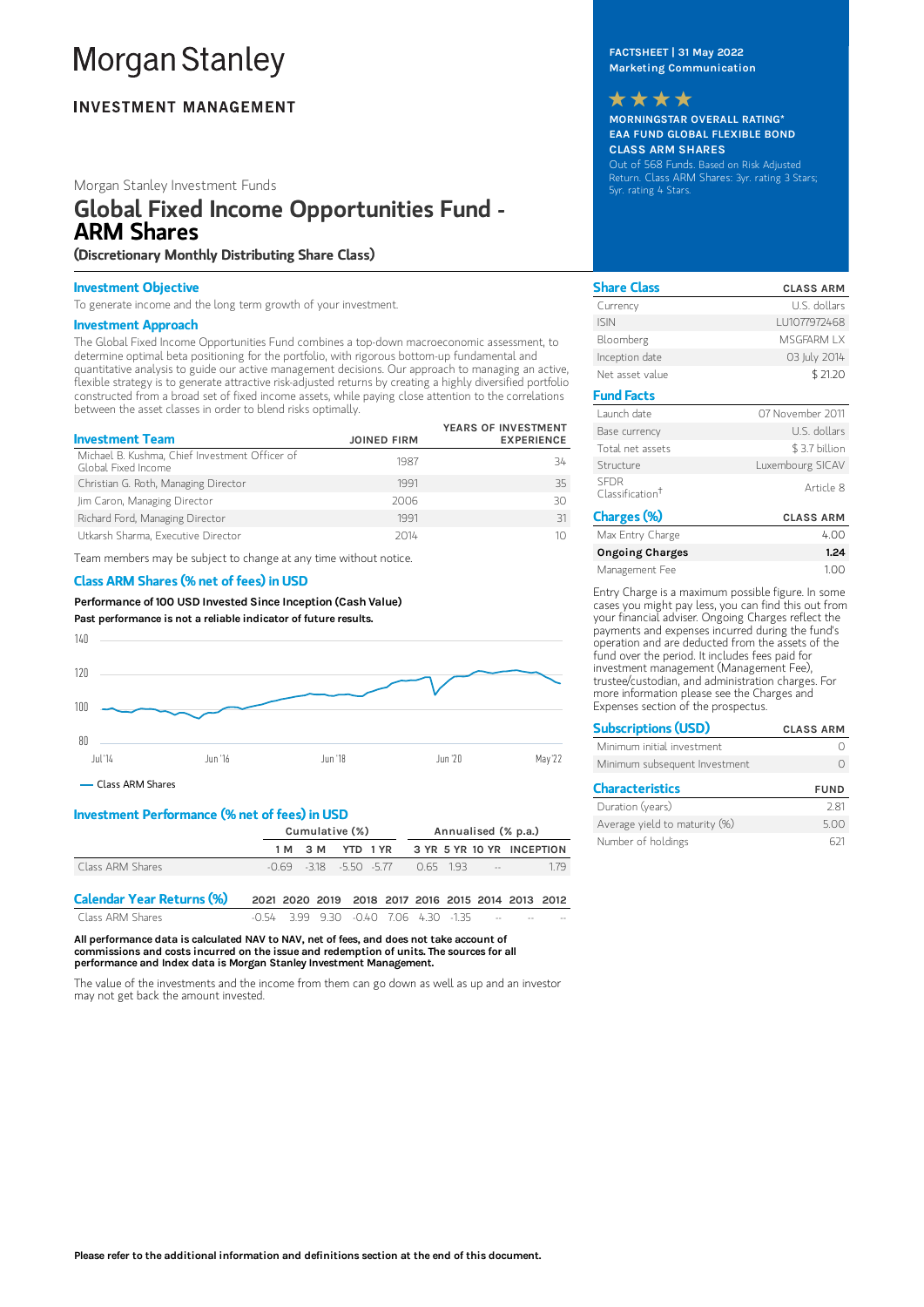$1,324$ 

| Top Countries (% of Total Net Assets) <sup>1</sup> |           | <b>FUND</b> |
|----------------------------------------------------|-----------|-------------|
|                                                    | U.S.      | 47.04       |
| United Kingdom                                     |           | 7.21        |
|                                                    | France    | 3.47        |
|                                                    | Spain     | 3.25        |
| Netherlands                                        | 2.58      |             |
|                                                    | Italy     | 2.42        |
|                                                    | Germany   | 2.38        |
|                                                    | Australia | 2.38        |
|                                                    | Ireland   | 2.06        |
|                                                    | Other     | 17.12       |
| Cash                                               |           | 10.08       |

| Sector Allocation (% of Total Net Assets) <sup>1,2,3,4</sup> | <b>PORTFOLIO</b> |
|--------------------------------------------------------------|------------------|
| Credit                                                       | 43.46            |
| Investment Grade Corporates                                  | 26.01            |
| High Yield Corporates                                        | 14.21            |
| Convertibles                                                 | 2.73             |
| <b>ETFs</b>                                                  | 0.51             |
| Securitized                                                  | 37.00            |
| CLO                                                          | 0.07             |
| Agency RMBS                                                  | 1.93             |
| Non-Agency RMBS                                              | 16.77            |
| <b>ABS</b>                                                   | 11.11            |
| <b>CMBS</b>                                                  | 7.12             |
| Government                                                   | 8.16             |
| Treasuries                                                   | 2.99             |
| Sovereign                                                    | 2.20             |
| Government Related                                           | 2.97             |
| <b>Mutual Funds</b>                                          | 0.24             |
| Cash & Equivalents                                           | 11.16            |

| <b>Currency Allocation (% of Total Net Assets)1</b>                                         | <b>FUND</b>             |         |
|---------------------------------------------------------------------------------------------|-------------------------|---------|
|                                                                                             | US Dollar               | 102.17  |
|                                                                                             | Furo                    | 1.30    |
|                                                                                             | ● Chinese Yuan Renminbi | 0.07    |
| South Africa Rand<br>Singapore Dollar<br>Canadian Dollar<br>Brazilian Real<br>British Pound |                         | 0.03    |
|                                                                                             |                         | 0.01    |
|                                                                                             |                         | $-0.01$ |
|                                                                                             |                         | $-0.03$ |
|                                                                                             |                         | $-1.02$ |
|                                                                                             | $-2.52$                 |         |

Please refer to the Prospectus for full risk disclosures, available at www.morganstanleyinvestmentfunds.com. All data as of 31.05.2022 and subject to change daily.

| Quality Distribution (% of Total Net Assets) <sup>1,5</sup> | <b>FUND</b>   |       |
|-------------------------------------------------------------|---------------|-------|
|                                                             | AAA           | 5.39  |
|                                                             | AA            | 2.60  |
|                                                             | A             | 14.28 |
|                                                             | <b>BBB</b>    | 27.20 |
|                                                             | <b>BB</b>     | 10.75 |
|                                                             | B             | 8.51  |
|                                                             | $\bullet$ CCC | 3.52  |
|                                                             | $\bigcirc$ CC | 0.17  |
|                                                             | Not Rated     | 17.50 |
| Cash                                                        |               | 10.08 |
|                                                             |               |       |

| <b>Top Holdings (% of Total Net Assets)</b>                         | <b>FUND</b> |
|---------------------------------------------------------------------|-------------|
| Umbs, 4.500000%, 2044-02-25                                         | 0.96        |
| Umbs, 4.000000%, 2044-11-25                                         | 0.95        |
| South Africa (Republic of), 9.000000%, 2040-01-31                   | 0.81        |
| Cascade Funding Mortgage Trust Cfmt_18-R, 4.000000%, 2068-10-<br>25 | 0.71        |
| Italy (Republic of), 0.650000%, 2027-10-28                          | 0.69        |
| Hyundai Capital America Inc, 1.800000%, 2028-01-10                  | 0.66        |
| South Africa (Republic of), 8.250000%, 2032-03-31                   | 0.65        |
| Chmsr_18-Gt1, 3.755710%, 2023-05-25                                 | 0.62        |
| Australia Government, 1.250000%, 2032-05-21                         | 0.61        |
| Cash Collateral Citigroup Glbl M                                    | 0.59        |
| Total                                                               | 7.25        |

<sup>†</sup> This Fund is classified as an Article 8 product under the Sustainable Finance Disclosure Regulation. Article 8 products are those which promote environmental or social characteristics and which integrate sustainability into the investment process in a binding manner. Before making any decision to invest in the fund mentioned herein, please refer to all the characteristics and objectives of the Fund noted in the current Prospectus and KIID at morganstanleyinvestmentfunds.com.

<sup>1</sup>May not sum to 100% due to rounding.

<sup>2</sup> 'Securitized' includes agency and non-agency RMBS and CMBS.

<sup>3</sup> Credit Default Swap - In addition to the market values noted for Investment Grade Credit, High Yield Credit and CMBS, there may be additional notional long or short exposure to credit default swaps in these markets. <sup>4</sup> For additional information regarding sector classification/definitions please

visit www.msci.com/gics and the glossary at www.morganstanley.com/im. Quality distribution data for securities is sourced from Fitch, Moody's and S&P. Where the credit ratings for individual securities differ between the three ratings agencies, the 'highest' rating is applied. The rating of credit default swaps is based on the 'highest' rating of the underlying reference bond. 'Cash' includes investments in short term instruments, including investments in Morgan Stanley liquidity funds. 5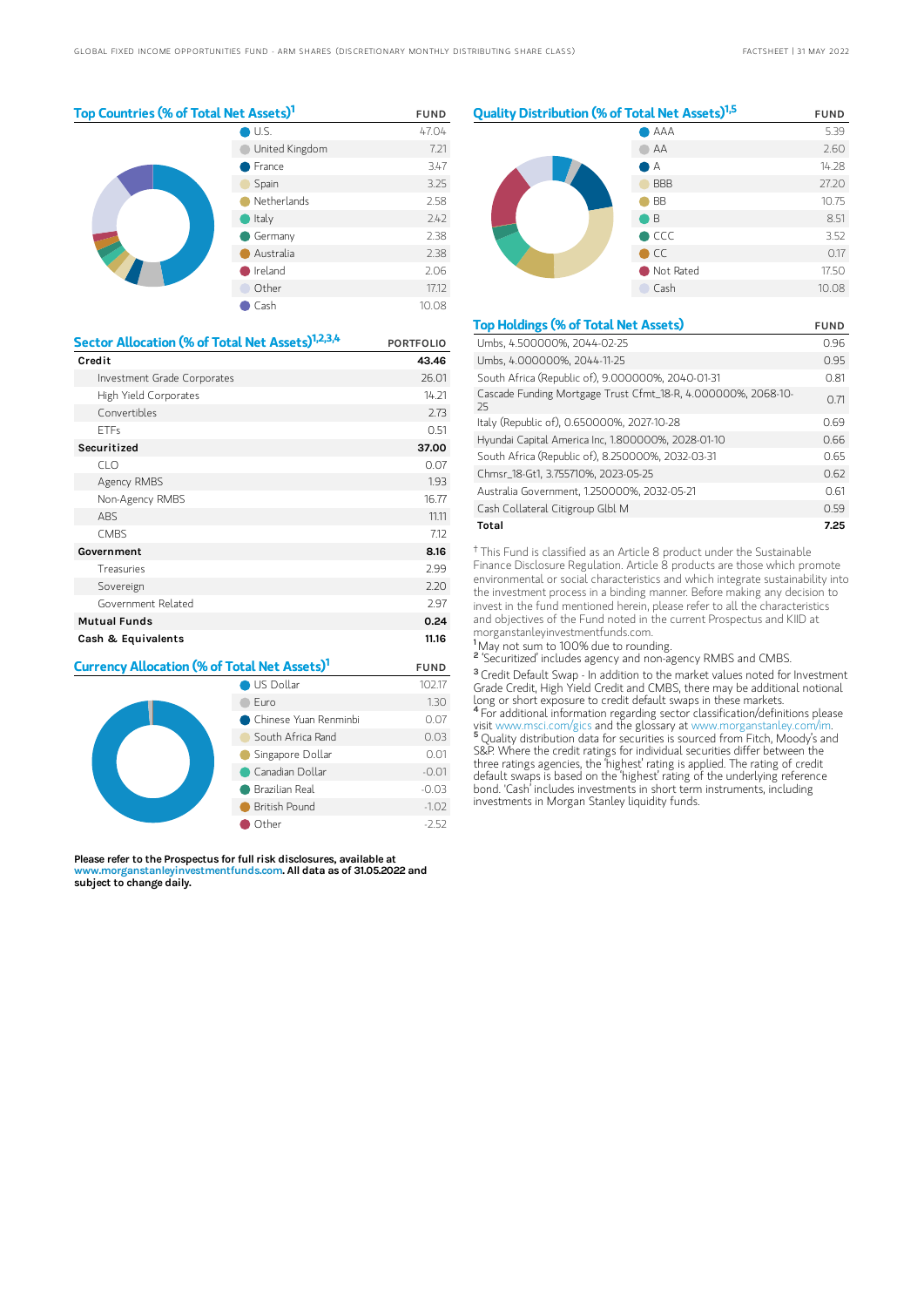#### Share Class ARM Risk and Reward Profile

| Lower Risk |  |  | Higher Risk |
|------------|--|--|-------------|
|            |  |  |             |

Potentially Lower Rewards Potentially Higher Rewards

The risk and reward category shown is based on historic data.

- Historic figures are only a guide and may not be a reliable indicator of what may happen in the future.
- As such this category may change in the future.
- The higher the category, the greater the potential reward, but also the greater the risk of losing the investment. Category 1 does not indicate a risk free investment.
- The fund is in this category because it invests in fixed income securities and the fund's simulated and/or realised return has experienced medium rises and falls historically.
- The fund may be impacted by movements in the exchange rates between the fund's currency and the currencies of the fund's investments.

This rating does not take into account other risk factors which should be considered before investing, these include:

- The value of bonds are likely to decrease if interest rates rise and vice versa.
- The value of financial derivative instruments are highly sensitive and may result in losses in excess of the amount invested by the Sub-Fund.
- Issuers may not be able to repay their debts, if this happens the value of your investment will decrease. This risk is higher where the fund invests in a bond with a lower credit rating.
- The fund relies on other parties to fulfill certain services, investments or transactions. If these parties become insolvent, it may expose the fund to financial loss.
- Sustainability factors can pose risks to investments, for example: impact asset values, increased operational costs.
- There may be an insufficient number of buyers or sellers which may affect the funds ability to buy or sell securities.
- Investment in Fixed Income Securities via the China Interbank Bond Market may also entail additional risks, such as counterparty and liquidity risk.
- There are increased risks of investing in emerging markets as political, legal and operational systems may be less developed than in developed markets.
- Past performance is not a reliable indicator of future results. Returns may increase or decrease as a result of currency fluctuations. The value of investments and the income from them can go down as well as up and investors may lose all or a substantial portion of his or her investment.
- The value of the investments and the income from them will vary and there can be no assurance that the Fund will achieve its investment objectives.
- $\bullet$ Investments may be in a variety of currencies and therefore changes in rates of exchange between currencies may cause the value of investments to decrease or increase. Furthermore, the value of investments may be adversely affected by fluctuations in exchange rates between the investor's reference currency and the base currency of the investments.

This is a marketing communication. Applications for shares in the Fund should not be made without first consulting the current Prospectus and the Key Investor Information Document ("KIID"), which are available in English and in the official language of your local jurisdiction at<br>morganstanleyinvestmentfunds.com or free of charge from the Registered [morganstanleyinvestmentfunds.com](https://www.morganstanley.com/im/msinvf/index.html) or free of charge from the Registered Office of Morgan Stanley Investment Funds, European Bank and Business Centre, 6B route de Trèves, L-2633 Senningerberg, R.C.S. Luxemburg B 29 192. A summary of investor rights is available in English at the same website.

If the management company of the relevant Fund decides to terminate its arrangement for marketing that Fund in any EEA country where it is registered for sale, it will do so in accordance with the relevant UCITS rules.

#### **DEFINITIONS**

Average yield to maturity measures the annual return on interest-bearing securities. In this it is assumed that they will be held to maturity. This metric includes both the coupon payments received during the term of the security and the repayment of the capital on maturity. **Bloomberg** stands for 'Bloomberg Global Identifier (BBGID)'. This is a unique 12 digit alphanumerical code designed to enable the identification of securities, such as the Morgan Stanley Investment Funds sub-funds at share class level, on a Bloomberg Terminal. The Bloomberg Terminal, a system provided by Bloomberg L.P., enables analysts to access and analyse real-time financial market data. Each Bloomberg code starts with the same BBG prefix, followed by nine further characters that we list here in this guide for each share class of each fund. Cash & Equivalents are defined as the value of assets that can be converted into cash immediately. These include commercial paper, open FX transactions, Treasury bills and other short-term instruments. Such instruments are considered cash equivalents because they are deemed liquid and not subject to significant risk of changes in values. Duration is a measure of the sensitivity of the price (the value of principal) of a fixed-income investment to a change in interest rates. Duration is expressed as a number of years. Rising interest rates mean falling bond prices, while declining interest rates mean rising bond prices

### Additional A Share Classes

|           | <b>CURRENCY</b> | <b>LAUNCH</b> | <b>ISIN</b>   | <b>BLOOMBERG</b>   |
|-----------|-----------------|---------------|---------------|--------------------|
| А         | <b>USD</b>      | 07.11.2011    | LU0694238766  | MSGFINA I X        |
| A (EUR)   | <b>FUR</b>      | 30.04.2021    | LU2295320142  | <b>MOFIOAE LX</b>  |
| AH (AUD)  | AUD             | 26.08.2020    | LU2219420275  | <b>MOFIOAAIX</b>   |
| AH (CHF)  | CHF             | 20.03.2015    | LU1206779933  | MGFIAHC IX         |
| AH (EUR)  | <b>FUR</b>      | 02.04.2012    | I U0712123511 | <b>MSGFIAH I X</b> |
| AHR (EUR) | <b>FUR</b>      | 05.03.2014    | LU1033666402  | <b>MSGFAHRLX</b>   |
| AHX (EUR) | <b>FUR</b>      | 07.11.2011    | LU0699139464  | MSGFAHX IX         |
| AR        | <b>USD</b>      | 11.10.2017    | LU1697575931  | MSGFIAR I X        |
| AX        | <b>USD</b>      | 07.11.2011    | LU0694238840  | <b>MSGFIAX IX</b>  |
| AX (EUR)  | <b>FUR</b>      | 30.04.2021    | LU2337806850  | <b>MOFIOAILX</b>   |

ISIN is the international securities identification number (ISIN), a 12 digit code consisting of numbers and letters that distinctly identifies securities. NAV is the Net Asset Value per share of the Fund (NAV), which represents the value of the assets of a fund less its liabilities. Number of holdings provided are a typical range, not a maximum number. The portfolio may exceed this from time to time due to market conditions and outstanding trades.

#### **DISTRIBUTION**

This communication is only intended for and will only be distributed to persons resident in jurisdictions where such distribution or availability would not be contrary to local laws or regulations. In particular, the Shares are not for distribution to US persons.

Ireland: MSIM Fund Management (Ireland) Limited. Registered Office: The Observatory, 7-11 Sir John Rogerson's Quay, Dublin 2, D02 VC42, Ireland. Registered in Ireland as a private company limited by shares under company number 616661. MSIM Fund Management (Ireland) Limited is regulated by the Central Bank of Ireland. United Kingdom: Morgan Stanley Investment Management Limited is authorised and regulated by the Financial Conduct Authority. Registered in England. Registered No. 1981121. Registered Office: 25 Cabot Square, Canary Wharf, London E14 4QA, authorised and regulated by the Financial Conduct Authority. Dubai: Morgan Stanley Investment Management Limited (Representative Office, Unit Precinct 3-7th Floor-Unit 701 and 702, Level 7, Gate Precinct Building 3, Dubai International Financial Centre, Dubai, 506501, United Arab<br>Emirates. Telephone: +97 (0)14 709 7158). I**taly:** MSIM Fund Management (Ireland)Limited, Milan Branch (Sede Secondaria di Milano) is a branch of MSIM Fund Management (Ireland) Limited, a company registered in Ireland, regulated by the Central Bank of Ireland and whose registered office is at The Observatory, 7-11 Sir John Rogerson's Quay, Dublin 2, D02 VC42, Ireland. MSIM Fund Management (Ireland) Limited Milan Branch (Sede Secondaria di Milano) with seat in Palazzo Serbelloni Corso Venezia, 16 20121 Milano, Italy, is registered in Italy with company number and VAT number 11488280964. The Netherlands: MSIM Fund Management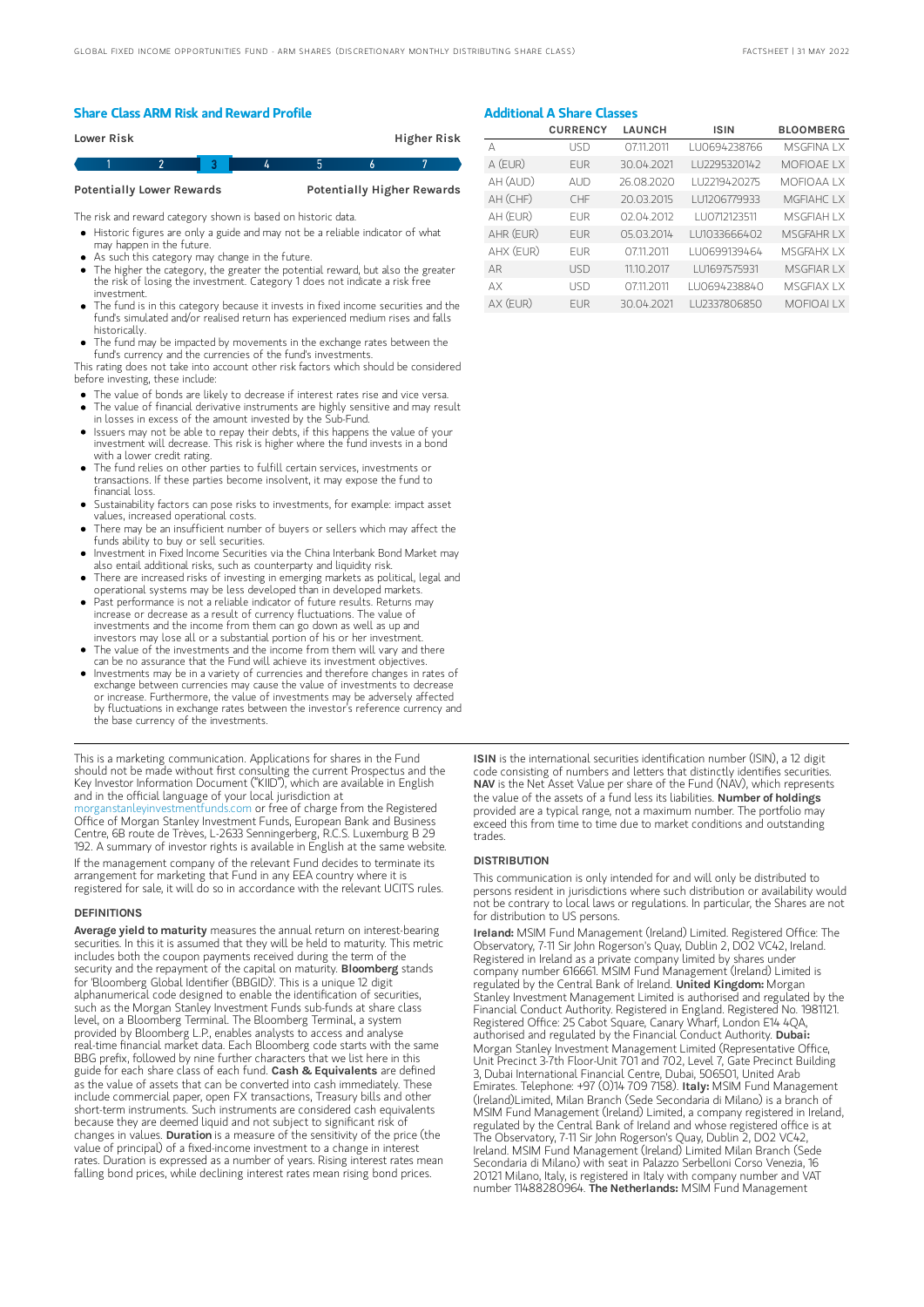(Ireland) Limited, Rembrandt Tower, 11th Floor Amstelplein 1 1096HA, Netherlands. Telephone: 31 2-0462-1300. Morgan Stanley Investment Management is a branch office of MSIM Fund Management (Ireland) Limited. MSIM Fund Management (Ireland) Limited is regulated by the Central Bank of Ireland. France: MSIM Fund Management (Ireland) Limited, Paris Branch is a branch of MSIM Fund Management (Ireland) Limited, a company registered in Ireland, regulated by the Central Bank of Ireland and whose registered office is at The Observatory, 7-11 Sir John Rogerson's Quay, Dublin 2, D02 VC42, Ireland. MSIM Fund Management (Ireland) Limited Paris Branch with seat at 61 rue de Monceau 75008 Paris, France, is registered in France with company number 890 071 863 RCS. Spain: MSIM Fund Management (Ireland) Limited, Sucursal en España is a branch of MSIM Fund Management (Ireland) Limited, a company registered in Ireland, regulated by the Central Bank of Ireland and whose registered office is at The Observatory, 7-11 Sir John Rogerson's Quay, Dublin 2, D02 VC42, Ireland. MSIM Fund Management (Ireland) Limited, Sucursal en España with seat in Calle Serrano 55, 28006, Madrid, Spain, is registered in Spain with tax<br>identification number W0058820B. **SwitzerIand:** Morgan Stanley & Co. International plc, London, Zurich Branch Authorised and regulated by the Eidgenössische Finanzmarktaufsicht ("FINMA"). Registered with the Register of Commerce Zurich CHE-115.415.770. Registered Office: Beethovenstrasse 33, 8002 Zurich, Switzerland, Telephone +41 (0) 44 588 1000. Facsimile Fax: +41(0) 44 588 1074.

Australia: This publication is disseminated in Australia by Morgan Stanley Investment Management (Australia) Pty Limited ACN: 122040037, AFSL No. 314182, which accepts responsibility for its contents. This publication, and any access to it, is intended only for "wholesale clients" within the meaning of the Australian Corporations Act. Hong Kong: This document has been issued by Morgan Stanley Asia Limited for use in Hong Kong and shall only be made available to "professional investors" as defined under the Securities and Futures Ordinance of Hong Kong (Cap 571). The contents of this document have not been reviewed nor approved by any regulatory authority including the Securities and Futures Commission in Hong Kong. Accordingly, save where an exemption is available under the relevant law, this document shall not be issued, circulated, distributed, directed at, or made available to, the public in Hong Kong. Singapore: This publication should not be considered to be the subject of an invitation for subscription or purchase, whether directly or indirectly, to the public or any member of the public in Singapore other than (i) to an institutional investor under section 304 of the Securities and Futures Act, Chapter 289 of Singapore ("SFA"), (ii) to a "relevant person" (which includes an accredited investor) pursuant to section 305 of the SFA, and such distribution is in accordance with the conditions specified in section 305 of the SFA; or (iii) otherwise pursuant to, and in accordance with the conditions of, any other applicable provision of the SFA. In particular, for investment funds that are not authorized or recognized by the MAS, units in such funds are not allowed to be offered to the retail public; any written material issued to persons as aforementioned in connection with an offer is not a prospectus as defined in the SFA and, accordingly, statutory liability under the SFA in relation to the content of prospectuses does not apply, and investors should consider carefully whether the investment is suitable for them. This publication has not been reviewed by the Monetary Authority of Singapore.

Chile: Neither the Fund nor the interests in the Fund are registered in the Registry of Offshore Securities (el Registro de Valores Extranjeros) or subject to the supervision of the Commission for the Financial Market (la Comisión para el Mercado Financiero). This document and other offering materials relating to the offer of the interests in the Fund do not constitute a public offer of, or an invitation to subscribe for or purchase, the Fund interests in the Republic of Chile, other than to individually identified purchasers pursuant to a private offering within the meaning of Article 4 of the Chilean Securities Act (la Ley del Mercado de Valores) (an offer that is not "addressed to the public at large or to a certain sector or specific group of the public").

Peru: The interests in the Fund have not been and will not be registered in Peru under Decreto Legislativo 862: Ley de Fondos de Inversión y sus Sociedades Administradoras or under Decreto Legislativo 861: Ley del Mercado de Valores (the "Securities Market Law"), and are being offered to institutional investors only (as defined in article 8 of the Securities Market Law) pursuant to a private placement, according to article 5 of the Securities Market Law. The interests in the Fund have not been registered in the securities market public registry (Registro Público del Mercado de Valores) maintained by, and the offering of the Fund interests in Peru is not subject to the supervision of, the Superintendencia del Mercado de Valores. Any transfers of the Fund interests shall be subject to the limitations contained in the Securities Market Law and the regulations issued thereunder.

#### IMPORTANT INFORMATION

EMEA: This marketing communication has been issued by MSIM Fund Management (Ireland) Limited. MSIM Fund Management (Ireland) Limited is regulated by the Central Bank of Ireland. MSIM Fund Management (Ireland) Limited is incorporated in Ireland as a private

#### company limited by shares with company registration number 616661 and has its registered address at The Observatory, 7-11 Sir John Rogerson's Quay, Dublin 2, D02 VC42, Ireland.

This document contains information relating to the sub-fund ("Fund") of Morgan Stanley Investment Funds, a Luxembourg domiciled Société d'Investissement à Capital Variable. Morgan Stanley Investment Funds (the "Company") is registered in the Grand Duchy of Luxembourg as an undertaking for collective investment pursuant to Part 1 of the Law of 17th December 2010, as amended. The Company is an Undertaking for Collective Investment in Transferable Securities ("UCITS").

Applications for shares in the Fund should not be made without first consulting the current Prospectus, Key Investor Information Document ("KIID"), Annual Report and Semi-Annual Report ("Offering Documents"), or other documents available in your local jurisdiction which is available free of charge from the Registered Office: European Bank and Business Centre, 6B route de Trèves, L-2633 Senningerberg, R.C.S. Luxemburg B 29 192. In addition, all Italian investors should refer to the 'Extended Application Form', and all Hong Kong investors should refer to the 'Additional Information for Hong Kong Investors' section, outlined within the Prospectus. Copies of the Prospectus, KIID, the Articles of Incorporation and the annual and semiannual reports, in German, and further information can be obtained free of charge from the representative in Switzerland. The representative in Switzerland is Carnegie Fund Services S.A., 11, rue du Général-Dufour, 1204 Geneva. The paying agent in Switzerland is Banque Cantonale de Genève, 17, quai de l'Ile, 1204 Geneva. The document has been prepared solely for informational purposes and does not constitute an offer or a recommendation to buy or sell any particular security or to adopt any specific investment strategy.

Any index referred to herein is the intellectual property (including registered trademarks) of the applicable licensor. Any product based on an index is in no way sponsored, endorsed, sold or promoted by the applicable licensor and it shall not have any liability with respect thereto. The Fund is actively managed, and the management of the fund is not constrained by or compared to the composition of the Benchmark.

All investments involve risks, including the possible loss of principal. The material contained herein has not been based on a consideration of any individual client circumstances and is not investment advice, nor should it be construed in any way as tax, accounting, legal or regulatory advice. To that end, investors should seek independent legal and financial advice, including advice as to tax consequences, before making any investment decision.

The use of leverage increases risks, such that a relatively small movement in the value of an investment may result in a disproportionately large movement, unfavourable as well as favourable, in the value of that investment and, in turn, the value of the Fund.

Investment in the Fund concerns the acquisition of units or shares in a fund, and not in a given underlying asset such as building or shares of a company, as these are only the underlying assets owned.

The information contained in this communication is not a research recommendation or 'investment research' and is classified as a 'Marketing Communication' in accordance with the applicable European or Swiss regulation. This means that this marketing communication (a) has not been prepared in accordance with legal requirements designed to promote the independence of investment research (b) is not subject to any prohibition on dealing ahead of the dissemination of investment research.

MSIM has not authorised financial intermediaries to use and to distribute this document, unless such use and distribution is made in accordance with applicable law and regulation. MSIM shall not be liable for, and accepts no liability for, the use or misuse of this document by any such financial intermediary. If you are a distributor of the Morgan Stanley Investment Funds, some or all of the funds or shares in individual funds may be available for distribution. Please refer to your sub-distribution agreement for these details before forwarding fund information to your clients.

The whole or any part of this work may not be reproduced, copied or transmitted or any of its contents disclosed to third parties without MSIM's express written consent.

All information contained herein is proprietary and is protected under copyright law.

This document may be translated into other languages. Where such a translation is made this English version remains definitive. If there are any discrepancies between the English version and any version of this document in another language, the English version shall prevail.

#### \*MORNINGSTAR

Ratings as of 31.05.2022. The Morningstar Rating™ for funds, or "star rating", is calculated for managed products (including mutual funds, variable annuity and variable life subaccounts, exchange-traded funds, closed-end funds, and separate accounts) with at least a three-year history. Exchange-traded funds and open-ended mutual funds are considered a